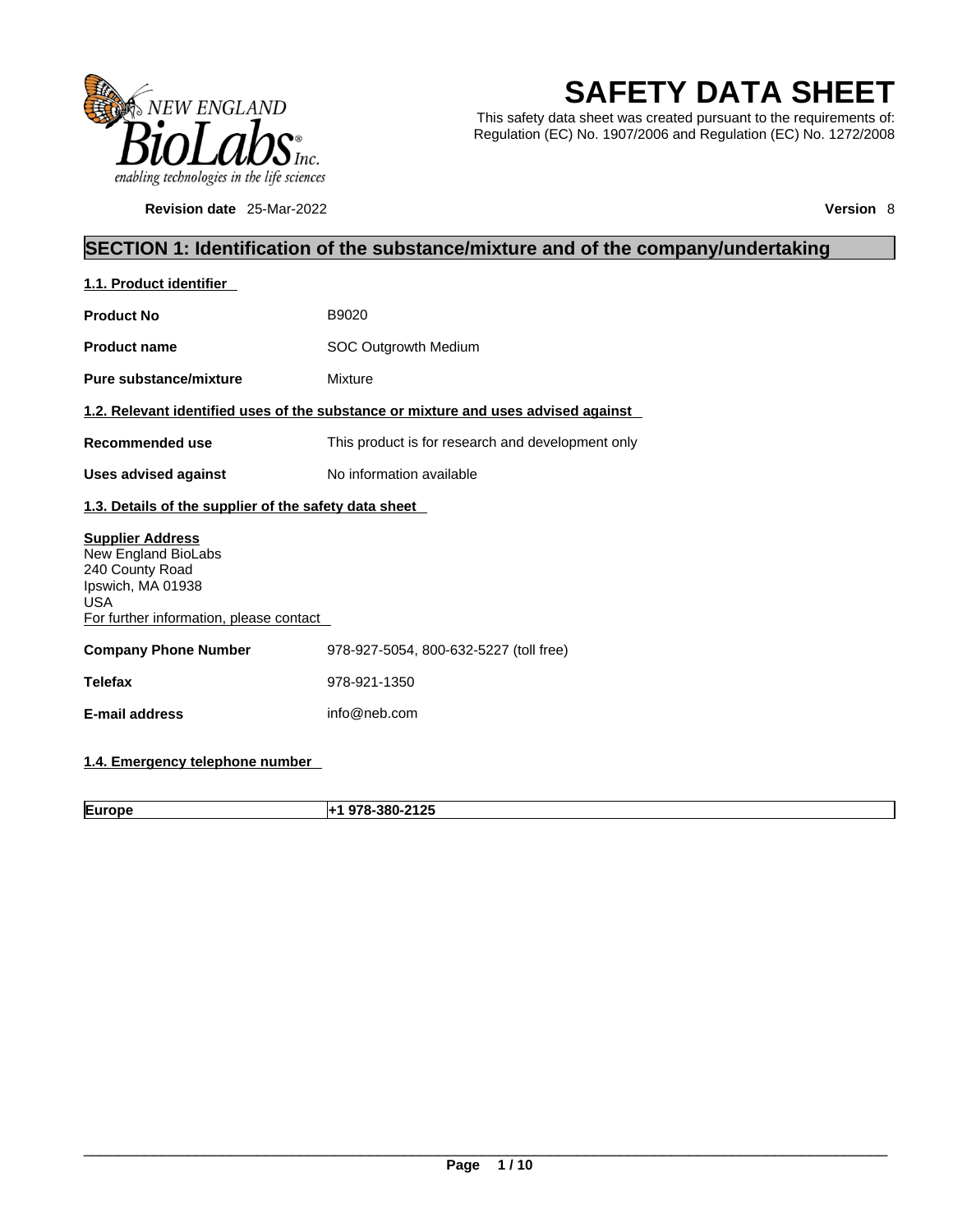## **SECTION 2: Hazards identification**

## **2.1. Classification of the substance or mixture**

*Regulation (EC) No 1272/2008*  This mixture is classified as not hazardous according to regulation (EC) 1272/2008 [CLP]

#### **2.2. Label elements**

This mixture is classified as not hazardous according to regulation (EC) 1272/2008 [CLP]

#### **Hazard statements**

This mixture is classified as not hazardous according to regulation (EC) 1272/2008 [CLP]

#### **2.3. Other hazards**

No information available.

## **SECTION 3: Composition/information on ingredients**

#### **3.1 Substances**

Not applicable

#### **3.2 Mixtures**

The product contains no substances which at their given concentration, are considered to be hazardous to health

#### **Full text of H- and EUH-phrases: see section 16**

*Acute Toxicity Estimate* No information available

## **SECTION 4: First aid measures**

## **4.1. Description of first aid measures**

| <b>Inhalation</b>                                                | Remove to fresh air.                                                                                                    |  |
|------------------------------------------------------------------|-------------------------------------------------------------------------------------------------------------------------|--|
| Eye contact                                                      | Rinse thoroughly with plenty of water for at least 15 minutes, lifting lower and upper eyelids.<br>Consult a physician. |  |
| <b>Skin contact</b>                                              | Wash skin with soap and water. In the case of skin irritation or allergic reactions see a<br>physician.                 |  |
| <b>Ingestion</b>                                                 | Rinse mouth.                                                                                                            |  |
| 4.2. Most important symptoms and effects, both acute and delayed |                                                                                                                         |  |
| <b>Symptoms</b>                                                  | No information available.                                                                                               |  |

## **4.3. Indication of any immediate medical attention and special treatment needed**

**Note to physicians** Treat symptomatically.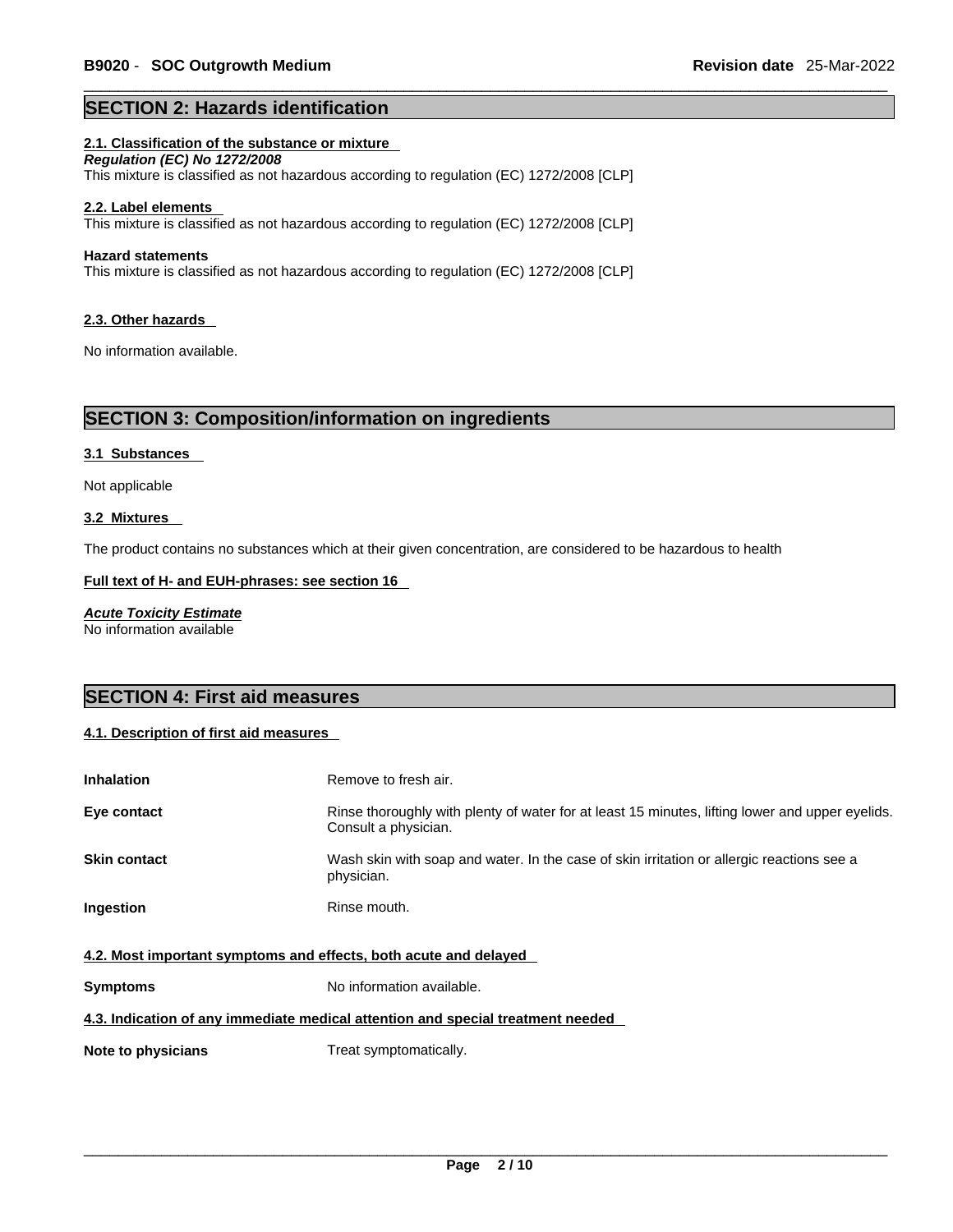## **SECTION 5: Firefighting measures**

# **5.1. Extinguishing media Suitable Extinguishing Media** Use extinguishing measures that are appropriate to local circumstances and the surrounding environment. **Large Fire Example 20** CAUTION: Use of water spray when fighting fire may be inefficient. **Unsuitable extinguishing media** Do not scatter spilled material with high pressure water streams. **5.2. Special hazards arising from the substance or mixture Specific hazards arising from the chemical** No information available. **5.3. Advice for firefighters Special protective equipment and precautions for fire-fighters** Firefighters should wear self-contained breathing apparatus and full firefighting turnout gear. Use personal protection equipment. **SECTION 6: Accidental release measures 6.1. Personal precautions, protective equipment and emergency procedures Personal precautions** Ensure adequate ventilation. **For emergency responders** Use personal protection recommended in Section 8. **6.2. Environmental precautions Environmental precautions** See Section 12 for additional Ecological Information. **6.3. Methods and material for containment and cleaning up Methods for containment** Prevent further leakage or spillage if safe to do so. **Methods for cleaning up** Take up mechanically, placing in appropriate containers for disposal. **Prevention of secondary hazards** Clean contaminated objects and areas thoroughly observing environmental regulations. **6.4. Reference to other sections Reference to other sections** See section 8 for more information. See section 13 for more information.

## **SECTION 7: Handling and storage**

| 7.1. Precautions for safe handling                                |                                                                        |  |
|-------------------------------------------------------------------|------------------------------------------------------------------------|--|
| Advice on safe handling                                           | Ensure adequate ventilation.                                           |  |
| <b>General hygiene considerations</b>                             | Handle in accordance with good industrial hygiene and safety practice. |  |
| 7.2. Conditions for safe storage, including any incompatibilities |                                                                        |  |
| <b>Storage Conditions</b>                                         | Keep container tightly closed in a dry and well-ventilated place.      |  |
| 7.3. Specific end use(s)                                          |                                                                        |  |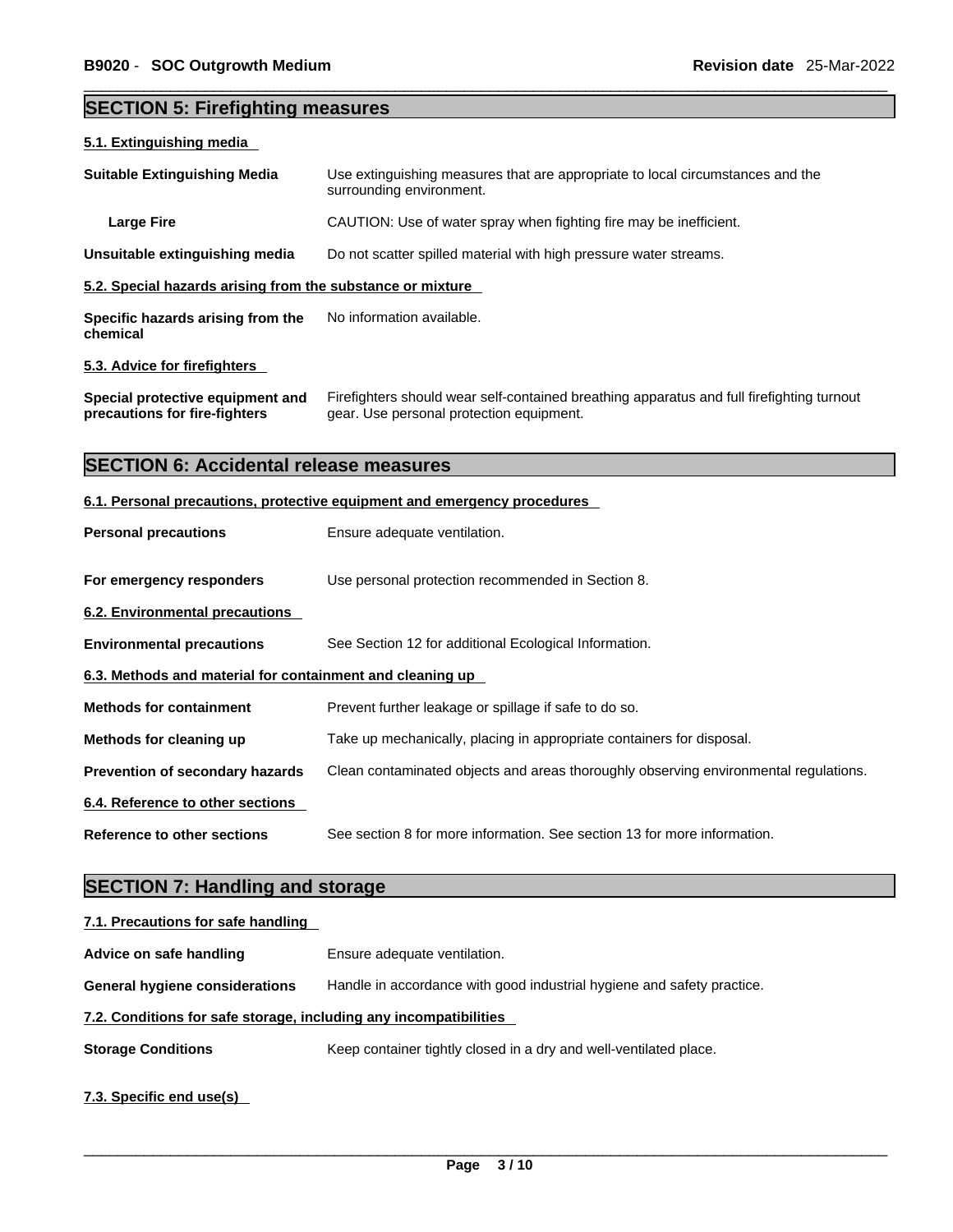**Risk management methods [RMM]** The information required is contained in this Safety Data Sheet.

## **SECTION 8: Exposure controls/personal protection**

## **8.1. Control parameters**

| <b>Exposure Limits</b>                                                               | This product, as supplied, does not contain any hazardous materials with occupational<br>exposure limits established by the region specific regulatory bodies.              |
|--------------------------------------------------------------------------------------|-----------------------------------------------------------------------------------------------------------------------------------------------------------------------------|
| <b>Biological occupational exposure</b><br>limits                                    | This product, as supplied, does not contain any hazardous materials with biological limits<br>established by the region specific regulatory bodies.                         |
| Derived No Effect Level (DNEL)<br><b>Predicted No Effect Concentration</b><br>(PNEC) | No information available.<br>No information available.                                                                                                                      |
| 8.2. Exposure controls                                                               |                                                                                                                                                                             |
| <b>Engineering controls</b>                                                          | No information available.                                                                                                                                                   |
| Individual protection measures,<br>such as personal protective<br>equipment          |                                                                                                                                                                             |
| <b>Eye/face protection</b>                                                           | No special protective equipment required.                                                                                                                                   |
| Skin and body protection                                                             | No special protective equipment required.                                                                                                                                   |
| <b>Respiratory protection</b>                                                        | No protective equipment is needed under normal use conditions. If exposure limits are<br>exceeded or irritation is experienced, ventilation and evacuation may be required. |
| <b>General hygiene considerations</b>                                                | Handle in accordance with good industrial hygiene and safety practice.                                                                                                      |
| <b>Environmental exposure controls</b>                                               | No information available.                                                                                                                                                   |

## **SECTION 9: Physical and chemical properties**

## **9.1. Information on basic physical and chemical properties**

| <b>Physical state</b>             | Liquid<br>Colorless               |                  |  |
|-----------------------------------|-----------------------------------|------------------|--|
| Appearance                        |                                   |                  |  |
| Color                             | No information available<br>Mild. |                  |  |
| Odor                              |                                   |                  |  |
| <b>Odor threshold</b>             | No information available          |                  |  |
| <b>Property</b>                   | <b>Values</b>                     | Remarks • Method |  |
| Melting point / freezing point    | No data available                 | None known       |  |
| Initial boiling point and boiling | No data available                 | None known       |  |
| range                             |                                   |                  |  |
| Flammability (solid, gas)         | No data available                 | None known       |  |
| <b>Flammability Limit in Air</b>  |                                   | None known       |  |
| Upper flammability or explosive   | No data available                 |                  |  |
| limits                            |                                   |                  |  |
| Lower flammability or explosive   | No data available                 |                  |  |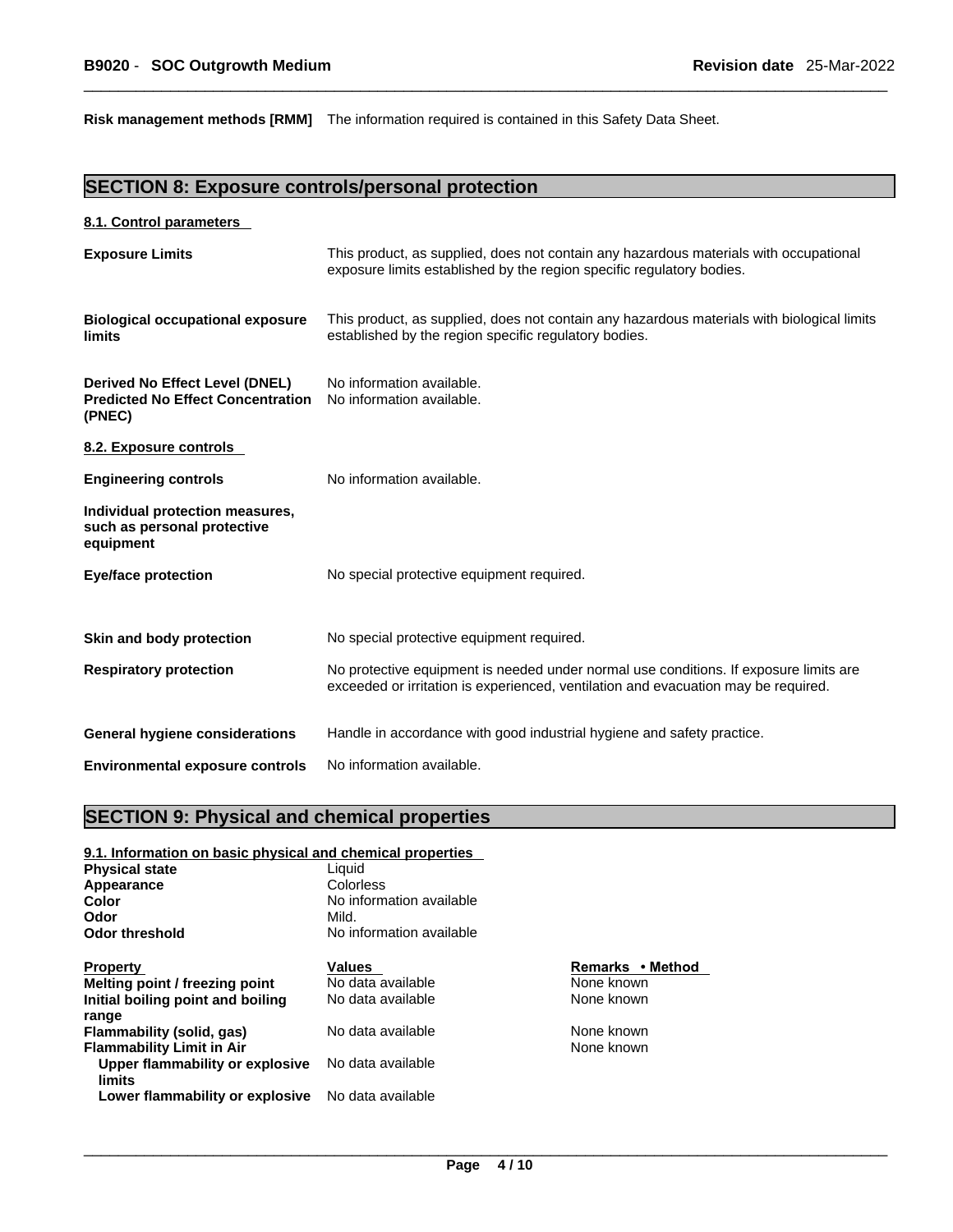# \_\_\_\_\_\_\_\_\_\_\_\_\_\_\_\_\_\_\_\_\_\_\_\_\_\_\_\_\_\_\_\_\_\_\_\_\_\_\_\_\_\_\_\_\_\_\_\_\_\_\_\_\_\_\_\_\_\_\_\_\_\_\_\_\_\_\_\_\_\_\_\_\_\_\_\_\_\_\_\_\_\_\_\_\_\_\_\_\_\_\_\_\_ **B9020** - **SOC Outgrowth Medium Revision date** 25-Mar-2022

| limits                            |                          |            |
|-----------------------------------|--------------------------|------------|
| <b>Flash point</b>                | No data available        | None known |
| <b>Autoignition temperature</b>   | No data available        | None known |
| <b>Decomposition temperature</b>  |                          | None known |
| рH                                | No data available        | None known |
| pH (as aqueous solution)          | No data available        | None known |
| <b>Kinematic viscosity</b>        | No data available        | None known |
| <b>Dynamic viscosity</b>          | No data available        | None known |
| <b>Water solubility</b>           | No data available        | None known |
| Solubility(ies)                   | No data available        | None known |
| <b>Partition coefficient</b>      | No data available        | None known |
| Vapor pressure                    | No data available        | None known |
| <b>Relative density</b>           | No data available        | None known |
| <b>Bulk density</b>               | No data available        |            |
| <b>Liquid Density</b>             | No data available        |            |
| Vapor density                     | No data available        | None known |
| <b>Particle characteristics</b>   |                          |            |
| <b>Particle Size</b>              | No information available |            |
| <b>Particle Size Distribution</b> | No information available |            |
|                                   |                          |            |

#### **9.2. Other information**

*9.2.1. Information with regard to physical hazard classes* Not applicable

*9.2.2. Other safety characteristics* No information available

## **SECTION 10: Stability and reactivity**

### **10.1. Reactivity**

**Reactivity No information available.** 

#### **10.2. Chemical stability**

**Stability** Stable under normal conditions.

- **Explosion data Sensitivity to mechanical impact** None. **Sensitivity to static discharge** None.
- **10.3. Possibility of hazardous reactions**

**Possibility of hazardous reactions** None under normal processing.

**10.4. Conditions to avoid** 

**Conditions to avoid** None known based on information supplied.

**10.5. Incompatible materials**

**Incompatible materials** None known based on information supplied.

## **10.6. Hazardous decomposition products**

**Hazardous decomposition products** None known based on information supplied.

## **SECTION 11: Toxicological information**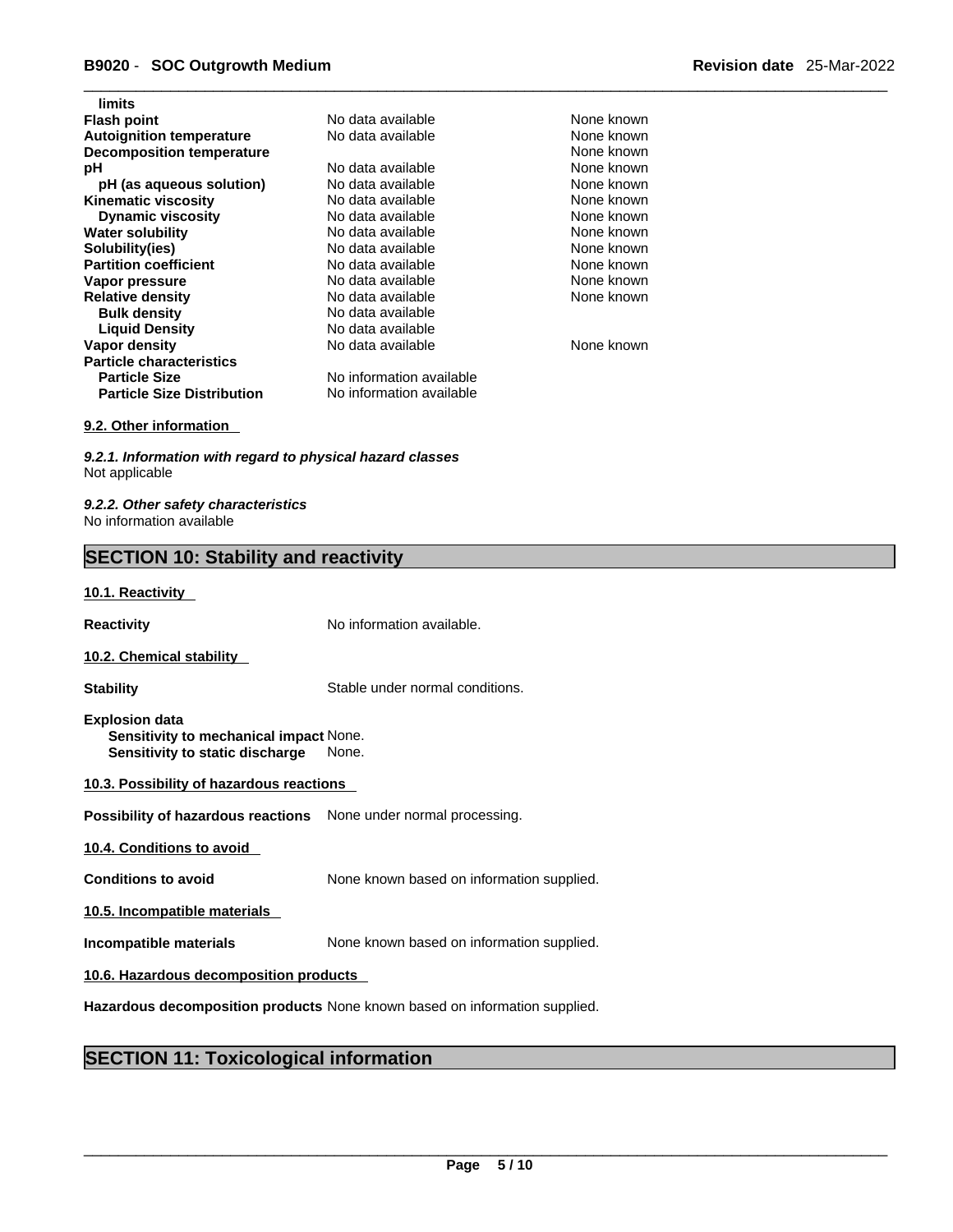## **11.1. Information on hazard classes as defined in Regulation (EC) No 1272/2008**

## **Information on likely routes of exposure**

#### **Product Information**

| <b>Inhalation</b>                                                            | Specific test data for the substance or mixture is not available. |  |
|------------------------------------------------------------------------------|-------------------------------------------------------------------|--|
| Eye contact                                                                  | Specific test data for the substance or mixture is not available. |  |
| <b>Skin contact</b>                                                          | Specific test data for the substance or mixture is not available. |  |
| Ingestion                                                                    | Specific test data for the substance or mixture is not available. |  |
| Symptoms related to the physical, chemical and toxicological characteristics |                                                                   |  |
| Symptoms                                                                     | No information available.                                         |  |
| Acute toxicity                                                               |                                                                   |  |

**Numerical measures of toxicity**

| Delayed and immediate effects as well as chronic effects from short and long-term exposure |                           |  |
|--------------------------------------------------------------------------------------------|---------------------------|--|
| <b>Skin corrosion/irritation</b>                                                           | No information available. |  |
| Serious eye damage/eye irritation                                                          | No information available. |  |
| Respiratory or skin sensitization                                                          | No information available. |  |
| <b>Germ cell mutagenicity</b>                                                              | No information available. |  |
| Carcinogenicity                                                                            | No information available. |  |
| <b>Reproductive toxicity</b>                                                               | No information available. |  |
| <b>STOT - single exposure</b>                                                              | No information available. |  |
| <b>STOT - repeated exposure</b>                                                            | No information available. |  |
| <b>Aspiration hazard</b>                                                                   | No information available. |  |
| 11.2. Information on other hazards                                                         |                           |  |
| 11.2.1. Endocrine disrupting properties                                                    |                           |  |
| <b>Endocrine disrupting properties</b>                                                     | No information available. |  |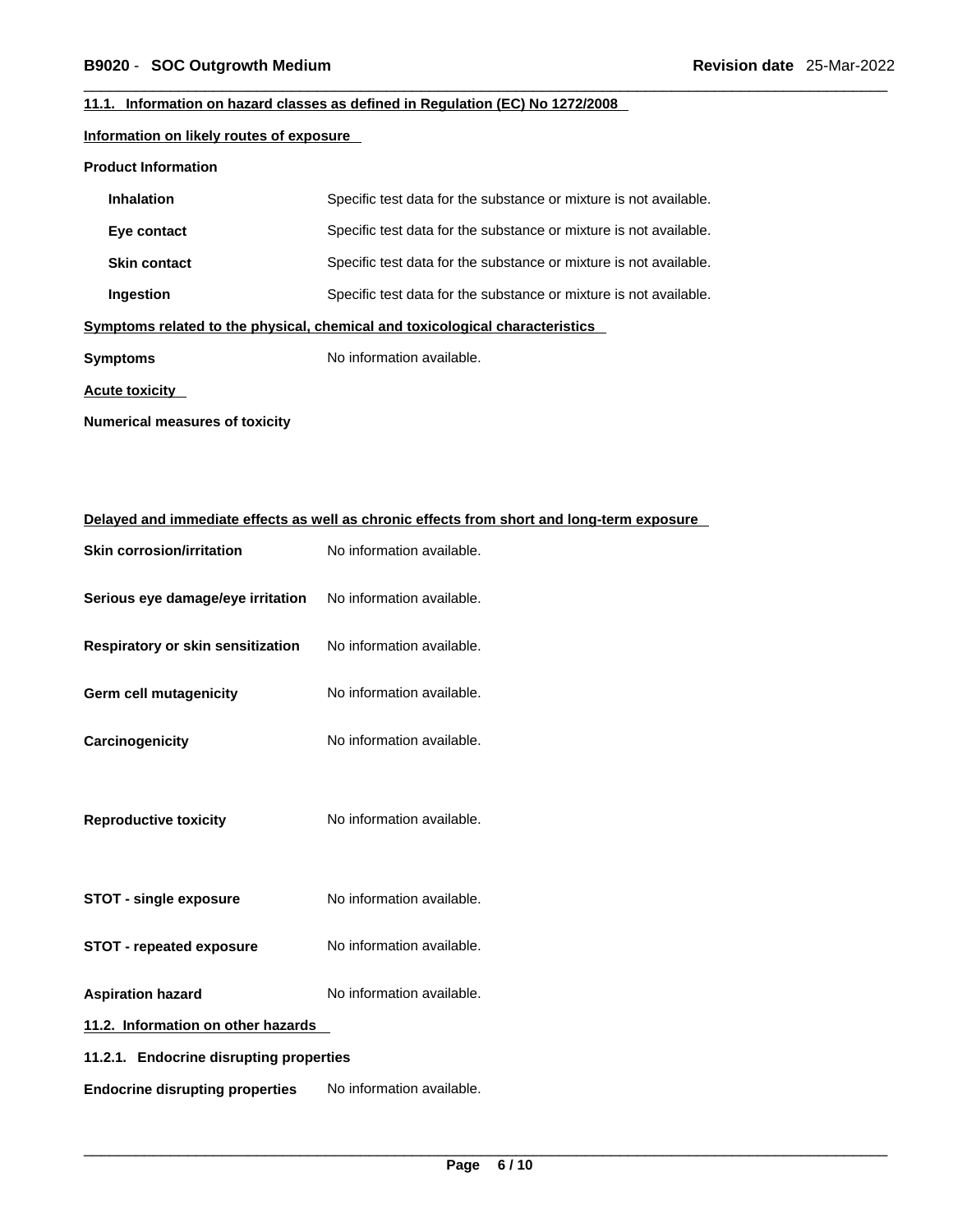| 11.2.2. Other information                 |                                                                             |
|-------------------------------------------|-----------------------------------------------------------------------------|
| Other adverse effects                     | No information available.                                                   |
| <b>SECTION 12: Ecological information</b> |                                                                             |
| 12.1. Toxicity                            |                                                                             |
| <b>Ecotoxicity</b>                        |                                                                             |
| <b>Unknown aquatic toxicity</b>           | Contains 0 % of components with unknown hazards to the aquatic environment. |
| 12.2. Persistence and degradability       |                                                                             |
| Persistence and degradability             | No information available.                                                   |
| 12.3. Bioaccumulative potential           |                                                                             |
| <b>Bioaccumulation</b>                    | There is no data for this product.                                          |
| 12.4. Mobility in soil                    |                                                                             |
| <b>Mobility in soil</b>                   | No information available.                                                   |
| 12.5. Results of PBT and vPvB assessment  |                                                                             |
| PBT and vPvB assessment                   | No information available.                                                   |
| 12.6. Other adverse effects               |                                                                             |
| <b>Endocrine disrupting properties</b>    | No information available.                                                   |
| 12.7. Other adverse effects               |                                                                             |

No information available.

## **SECTION 13: Disposal considerations**

## **13.1. Waste treatment methods**

| Waste from residues/unused | Dispose of in accordance with local regulations. Dispose of waste in accordance with |
|----------------------------|--------------------------------------------------------------------------------------|
| products                   | environmental legislation.                                                           |
| Contaminated packaging     | Do not reuse empty containers.                                                       |

# **SECTION 14: Transport information**

| <b>IATA</b> |                                   |                |
|-------------|-----------------------------------|----------------|
|             | 14.1 UN number or ID number       | Not regulated  |
| 14.2        |                                   |                |
|             | 14.3 Transport hazard class(es)   | Not regulated  |
|             | 14.4 Packing group                | Not regulated  |
|             | 14.5 Environmental hazard         | Not applicable |
|             | 14.6 Special precautions for user |                |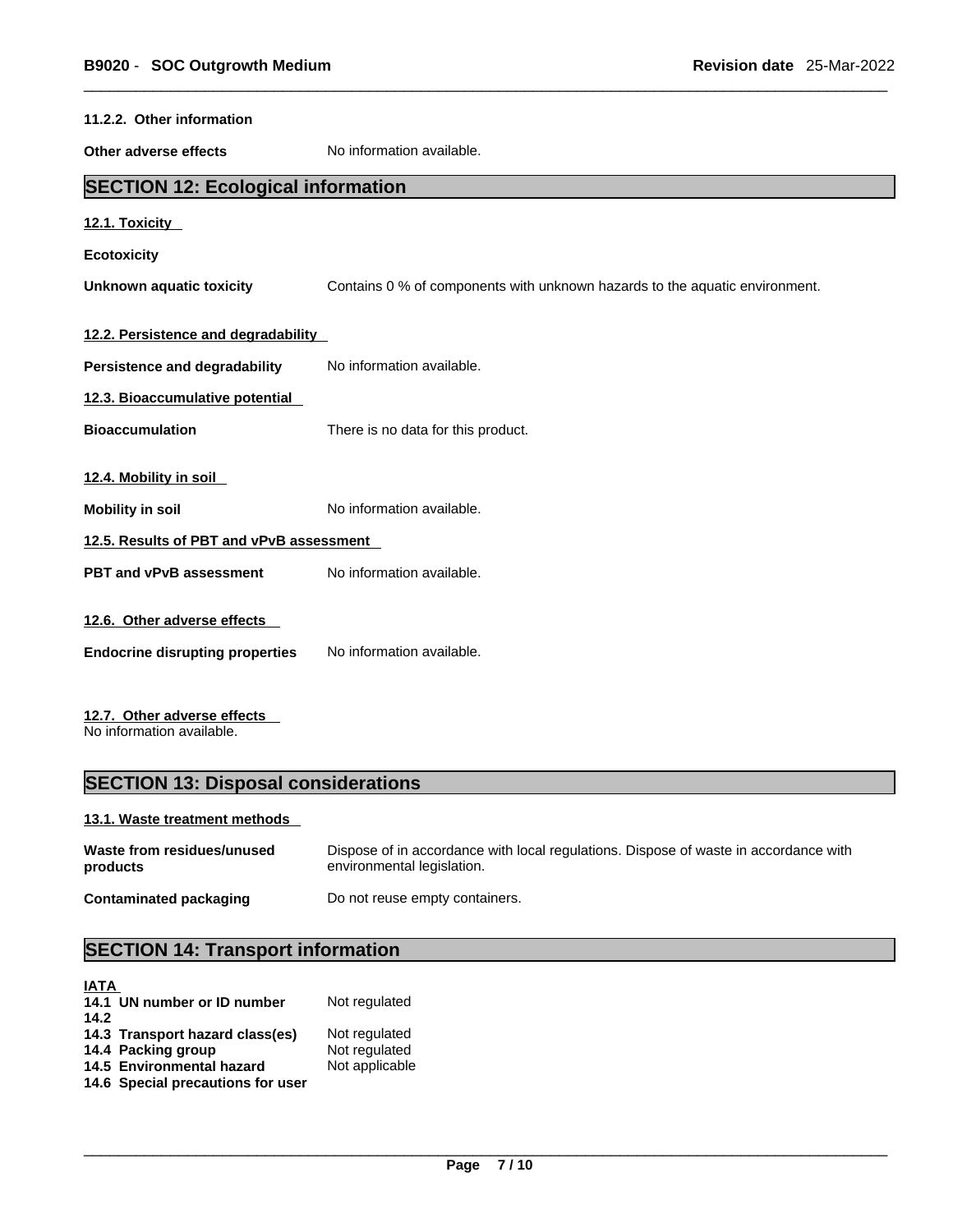| <b>Special Provisions</b>                                      | None                     |
|----------------------------------------------------------------|--------------------------|
| <b>IMDG</b>                                                    |                          |
| 14.1 UN number or ID number<br>14.2                            | Not regulated            |
| 14.3 Transport hazard class(es)                                | Not regulated            |
| 14.4 Packing group                                             | Not regulated            |
| 14.5 Environmental hazard                                      | Not applicable           |
| 14.6 Special precautions for user                              |                          |
| <b>Special Provisions</b>                                      | <b>None</b>              |
| 14.7 Maritime transport in bulk                                | No information available |
| according to IMO instruments                                   |                          |
|                                                                |                          |
| <b>RID</b>                                                     |                          |
| <b>UN/ID No</b><br>14.1                                        | Not regulated            |
| 14.2                                                           |                          |
| 14.3 Transport hazard class(es)                                | Not regulated            |
| 14.4 Packing group                                             | Not regulated            |
| 14.5 Environmental hazard                                      | Not applicable           |
| 14.6 Special precautions for user                              |                          |
| <b>Special Provisions</b>                                      | None                     |
|                                                                |                          |
| <b>ADR</b>                                                     |                          |
| 14.1 UN number or ID number                                    | Not regulated            |
| 14.2                                                           |                          |
| 14.3 Transport hazard class(es)                                | Not regulated            |
| 14.4 Packing group                                             | Not regulated            |
| 14.5 Environmental hazard<br>14.6 Special precautions for user | Not applicable           |
| <b>Special Provisions</b>                                      | None                     |

## **SECTION 15: Regulatory information**

**15.1. Safety, health and environmental regulations/legislation specific for the substance or mixture**

#### **European Union**

Take note of Directive 98/24/EC on the protection of the health and safety of workers from the risks related to chemical agents at work.

#### **Authorizations and/or restrictions on use:**

This product does not contain substances subject to authorization (Regulation (EC) No. 1907/2006 (REACH), Annex XIV) This product does not contain substances subject to restriction (Regulation (EC) No. 1907/2006 (REACH), Annex XVII)

#### **Persistent Organic Pollutants**

Not applicable

**Ozone-depleting substances (ODS) regulation (EC) 1005/2009** Not applicable

**International Inventories**

Contact supplier for inventory compliance status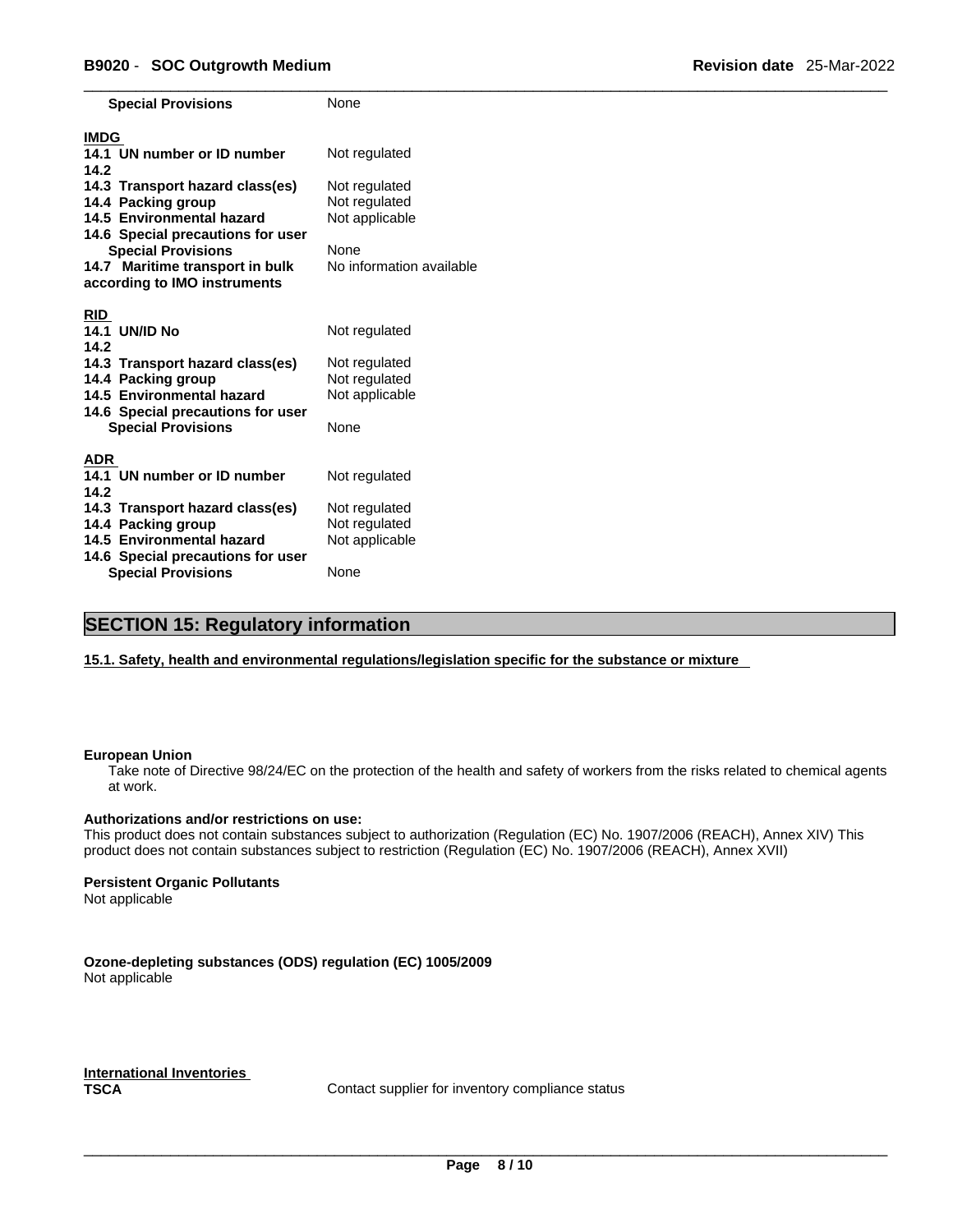| <b>DSL/NDSL</b>      | Contact supplier for inventory compliance status |
|----------------------|--------------------------------------------------|
| <b>EINECS/ELINCS</b> | Contact supplier for inventory compliance status |
| <b>ENCS</b>          | Contact supplier for inventory compliance status |
| <b>IECSC</b>         | Contact supplier for inventory compliance status |
| <b>KECL</b>          | Contact supplier for inventory compliance status |
| <b>PICCS</b>         | Contact supplier for inventory compliance status |
| <b>AIIC</b>          | Contact supplier for inventory compliance status |
| <b>NZIoC</b>         | Contact supplier for inventory compliance status |

## **Legend:**

 **TSCA** - United States Toxic Substances Control Act Section 8(b) Inventory

 **DSL/NDSL** - Canadian Domestic Substances List/Non-Domestic Substances List

 **EINECS/ELINCS** - European Inventory of Existing Chemical Substances/European List of Notified Chemical Substances

 **ENCS** - Japan Existing and New Chemical Substances

- **IECSC**  China Inventory of Existing Chemical Substances
- **KECL**  Korean Existing and Evaluated Chemical Substances
- **PICCS**  Philippines Inventory of Chemicals and Chemical Substances
- **AICS**  Australian Inventory of Chemical Substances
- **NZIoC**  New Zealand Inventory of Chemicals

## **15.2. Chemical safety assessment**

**Chemical Safety Report** No information available

## **SECTION 16: Other information**

## **Key or legend to abbreviations and acronyms used in the safety data sheet**

### **Legend**

SVHC: Substances of Very High Concern for Authorization:

## **Legend Section 8: EXPOSURE CONTROLS/PERSONAL PROTECTION**

| TWA     | TWA (time-weighted average) | STEL | STEL (Short Term Exposure Limit) |
|---------|-----------------------------|------|----------------------------------|
| Ceiling | Maximum limit value         |      | Skin designation                 |
|         | 3ensitizers                 |      |                                  |

| Key literature references and sources for data used to compile the SDS                              |
|-----------------------------------------------------------------------------------------------------|
| Agency for Toxic Substances and Disease Registry (ATSDR)                                            |
| U.S. Environmental Protection Agency ChemView Database                                              |
| European Food Safety Authority (EFSA)                                                               |
| European Chemicals Agency (ECHA) Committee for Risk Assessment (ECHA_RAC)                           |
| European Chemicals Agency (ECHA) (ECHA_API)                                                         |
| EPA (Environmental Protection Agency)                                                               |
| Acute Exposure Guideline Level(s) (AEGL(s))                                                         |
| U.S. Environmental Protection Agency Federal Insecticide, Fungicide, and Rodenticide Act            |
| U.S. Environmental Protection Agency High Production Volume Chemicals                               |
| Food Research Journal                                                                               |
| Hazardous Substance Database                                                                        |
| International Uniform Chemical Information Database (IUCLID)                                        |
| National Institute of Technology and Evaluation (NITE)                                              |
| Australia National Industrial Chemicals Notification and Assessment Scheme (NICNAS)                 |
| NIOSH (National Institute for Occupational Safety and Health)                                       |
| National Library of Medicine's ChemID Plus (NLM CIP)                                                |
| National Library of Medicine's PubMed database (NLM PUBMED)                                         |
| National Toxicology Program (NTP)                                                                   |
| New Zealand's Chemical Classification and Information Database (CCID)                               |
| Organization for Economic Co-operation and Development Environment, Health, and Safety Publications |
| Organization for Economic Co-operation and Development High Production Volume Chemicals Program     |
| Organization for Economic Co-operation and Development Screening Information Data Set               |
|                                                                                                     |